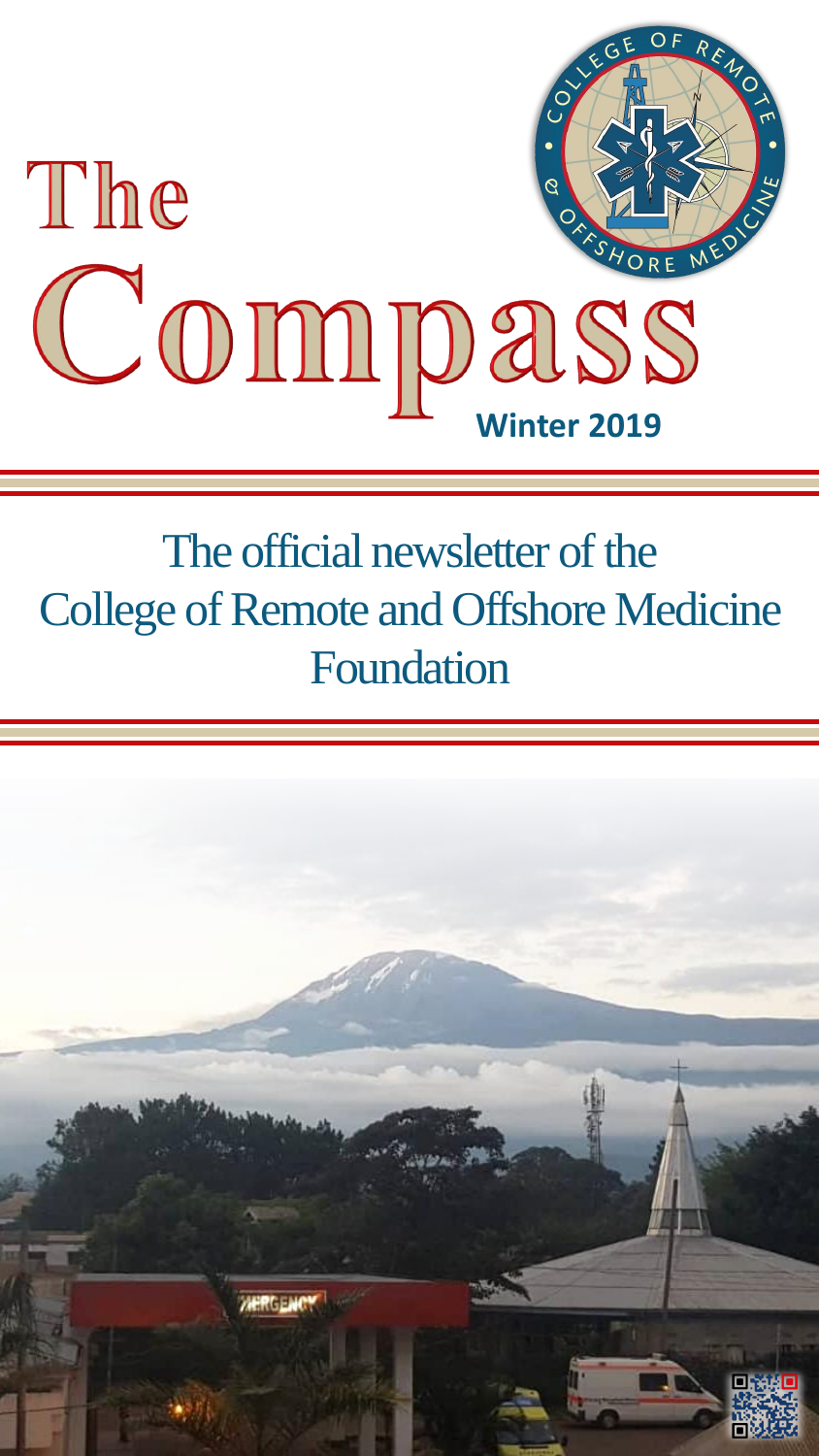## **Case Report**

## **Western Rattlesnake envenomation with Dr. Michael Shertz**

*Mike Shertz, 18D/MD, DTM&H is a former U.S. Army Special Forces medic, board certified Emergency Physician who also has a diploma in Tropical Medicine and Hygiene. He works in Portland, Oregon but travels in the developing world whenever possible. He also offers TECC/TCCC courses online at www.crisis-medicine.com.*



**Dr. Michael Shertz** 18D/MD, DTM&H

**11**

A 23-year-old male presented to the Emergency Department after being bitten on his right thumb an hour before by a Western Rattlesnake (*Crotalus oreganus*) he picked up as a souvenir while hiking in Eastern Oregon.<sup>1</sup> He has normal vital signs, minimal bleeding from two parallel punctures, and thumb pain. The patient brought the snake to the ED as proof of the speciation.

Although his ED laboratory testing was normal, his thumb and hand quickly began to swell. Fifteen minutes later, the swelling had progressed to his forearm.





The venom from pit vipers is predominantly hemotoxic, causing decreased fibrinogen, decreased platelets, and increased platelet consumption at the bite site. Local and systemic effects can include tachycardia, tachypnea, hypotension, sweating, and vomiting. In severe envenomation, disseminated intravascular coagulopathy or rhabdomyolysis can also occur.

"Dry bites," in which a venomous snake bites without injecting venom, occur in 20 - 30% of viper bites, 50% of elapid, and 75% of sea snake bites.<sup>2</sup>

**There is very little evidence base to make firm recommendations regarding the prehospital management of viper bites. There is research showing that incision / excision, venom extraction devices, tourniquets, chill methods, and electroshock have no efficacy. No currently recommended prehospital treatment has been shown to alter outcome.** 





Crotalus oreganus*, the Western rattlesnake*